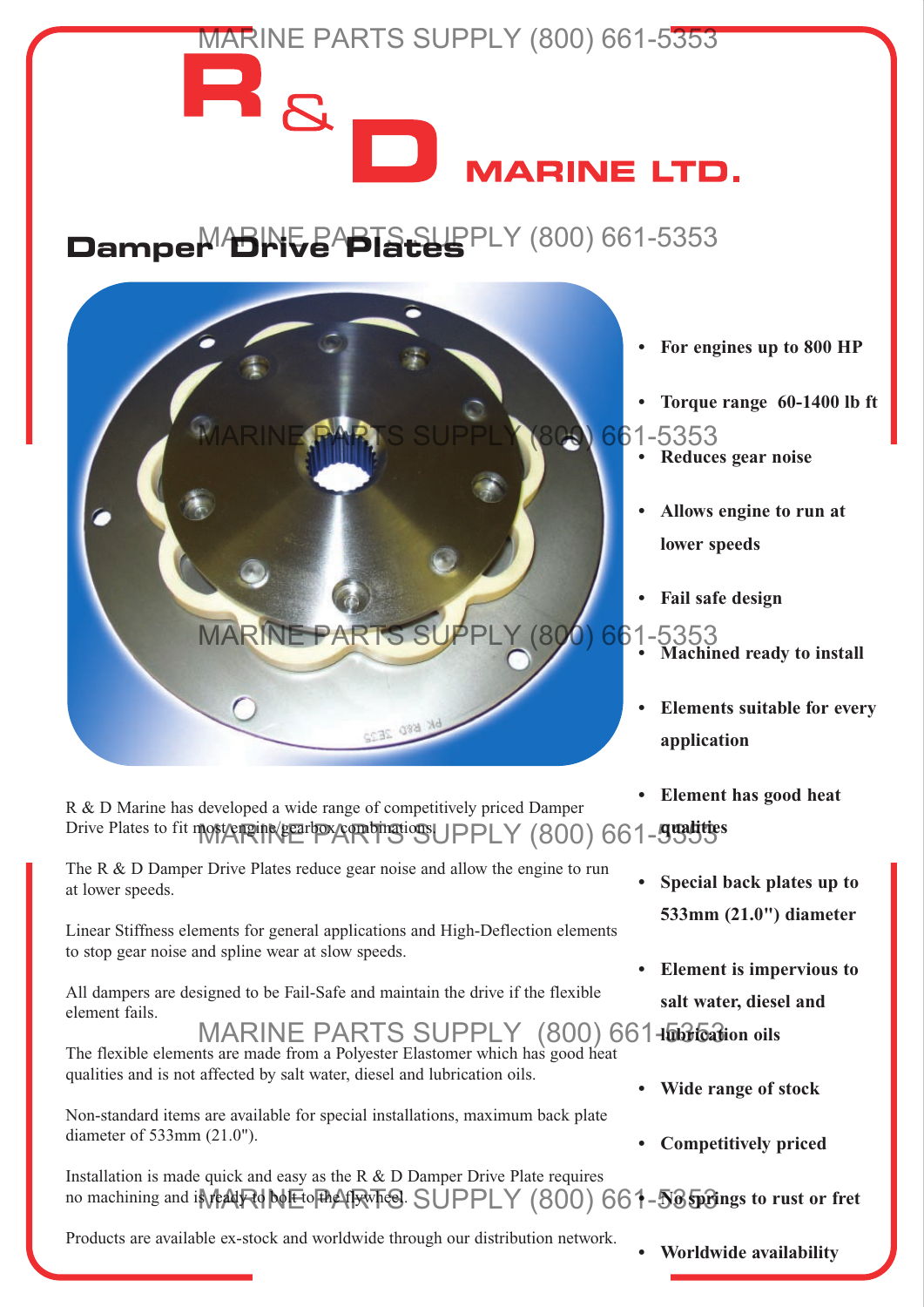#### **Element S R & D Marine Damper Drive Plates** MARINE PARTS SUPPLY (800) 661-5353

Consider the following criteria when making a decision on the element design.

**Loop type** General purpose robust element which can be mounted either way round on the flywheel and can rotate in either direction. Linear stiffness up to 3 degrees of deflection.

**Hammer Head** More torsionally flexible than the loop type, usually has smaller diameter element than our other designs but still retains the ability to be mounted either way round on the flywheel and rotate in either direction. Three stage stiffness with up to 9 degrees of deflection.

High Deflection (H/D) Softex than our other designs with a maximum deflection up to 30 degrees, slightly larger diameter element than other designs and can only be fitted to rotate in the standard direction of rotation (anti-clockwise looking at the element than other designs and can only be fitted to rotate in the standard direction of rota flywheel). With the element facing the gearbox. Suitable for work boats with slow speed applications and pleasure boats.

### **Details required for Damper Selection**

- **1. Manufacturer of Engine, Engine Horse Power, Engine Speed, Number of cylinders**
- **2. Manufacturer of Gearbox, Model Number and Input Spline Details.**
- **3. Back plate diameter, Number of holes, Size of holes, Pitch circle diameter of holes. Does the plate fit on the face of the flywheel or locate in a register?**
- **4. Will the element of the Drive Plate fit on the outside of the flywheel or be reversed and fit inside a flywheel recess? 5. Type of application. Pleasure or Work Boat? Does it spend long periods at low engine speeds**
- **If an existing installation with a failed part 6.** Type and Part Number of Damper that has failed S SUPPLY (800) 661-5353
- **7. What has failed. Spline or Element/Springs?**

## **Gearbox Spline Details**

| Geardox Spillie Details  |                   |                   |                 |                     |               |                                         |                         |                                                       |                                        |
|--------------------------|-------------------|-------------------|-----------------|---------------------|---------------|-----------------------------------------|-------------------------|-------------------------------------------------------|----------------------------------------|
| Gearbox                  | <b>Spline</b>     | <b>Spline Dia</b> |                 |                     |               |                                         |                         |                                                       |                                        |
|                          |                   | mm                | inch            |                     |               |                                         |                         |                                                       |                                        |
| <b>Borg Warner</b>       |                   |                   |                 |                     |               |                                         |                         |                                                       |                                        |
| 71, 72, 73, 5000         | 26T 20/40 DP      | 35.4              | 1.394           |                     |               |                                         |                         |                                                       |                                        |
| 1000, 1500               | 22T PA 30         | 18.5              | 0.729           |                     |               |                                         |                         |                                                       | zz                                     |
| 500                      | 10T B10 x 23 x 29 | 29.0              | 1.142           |                     |               |                                         |                         |                                                       |                                        |
|                          | DIN 5464          |                   |                 |                     |               |                                         |                         |                                                       |                                        |
| 7000                     | SAE VIAX TOT      | <b>38 T</b>       | $\overline{50}$ |                     |               |                                         |                         | 35                                                    | wŵ                                     |
| <b>Newage PRM</b>        |                   |                   |                 |                     |               |                                         |                         |                                                       |                                        |
| Delta                    | 17T 24/48 DP      | 19.7              | 0.776           |                     |               |                                         |                         |                                                       |                                        |
| 80, 120, 150             | 10T B10 x 23 x 29 | 29.0              | 1.142           |                     |               |                                         |                         | $WW = Start of$<br>Spline from                        |                                        |
|                          | <b>DIN 5464</b>   |                   |                 |                     |               |                                         |                         | Front Face                                            |                                        |
| 100, 101, 140, 160, 260  | SAE 1" x 10T      | 25.4              | 1.000           |                     |               |                                         |                         |                                                       |                                        |
| 175, 250, 265, 310       | SAE 1 1/8" x 10T  | 28.6              | 1.125           |                     |               |                                         |                         |                                                       |                                        |
| 301. 302, 401, 402, 500, | 17T 16/32 DP      |                   | 28.84 1.135     |                     |               |                                         |                         |                                                       |                                        |
| 750                      |                   |                   |                 |                     |               |                                         |                         |                                                       |                                        |
| In-Line 301, 302, 401    | 26T 20/40 DP      | 35.4              | 1.394           |                     |               |                                         |                         |                                                       |                                        |
| 402, 500, 750            |                   |                   |                 |                     | <b>Torque</b> | Design                                  | Code                    | <b>Element</b>                                        | <b>Rotation</b>                        |
| 601, 1000                | 18T 12/24 DB      | $40.5 -$          | +১৬১            | $Nm$ of the $\beta$ |               |                                         |                         | $\rightarrow$ Fixing                                  |                                        |
| 1200, 1500               | 20T 12/24 DE IIV  | 44.8              |                 | $8\overline{0}$     |               | $\overline{OP}$                         | $\mathbf{A}$ i          | $3\frac{1}{3}\frac{3}{8}(4.00)$                       | <b>Either</b>                          |
| Paragon                  |                   |                   |                 | 135                 | 100           | Loop                                    | B                       | $3 \times 3/8$ (4.00)                                 | <b>Either</b>                          |
| P Series                 | 26T 20/40 DP      | 35.4              | 1.394           | 135                 | 100           | H/D                                     | AA                      | $3 \times 3/8$ (4.00)                                 | <b>Anti-Clockwise</b>                  |
| <b>Self Change Gear</b>  |                   |                   |                 | 135                 | <b>100</b>    | <b>Hammer</b>                           | W                       | $3 \times 3/8$ (4.00)                                 | <b>Either</b>                          |
| MRF 350HD                | 32T 16/32 DP      | 52.3              | 2.060           | 215                 | 160           | <b>Hammer</b>                           | D                       | 5 x 3/8 (5.59)                                        | <b>Either</b>                          |
| <b>MRF 350</b>           | SAE 1 5/8 x 10T   | 41.3              | 1.625           | 245                 | 180           | Loop                                    | E                       | $5 \times 3/8$ (5.59)                                 | <b>Either</b>                          |
| <b>Technodrive</b>       |                   |                   |                 | 270                 | 200           | Loop                                    | F                       | $\frac{3 \times 1}{2}$ (4.50)                         | <b>Either</b>                          |
| TMC 30, 40, 50, 60       | 10T B10 x 23 x 29 | 29.0              | 1.142           | 270                 | 200           | H/D                                     | <b>AC</b>               | $4 \times 3/8$ (6.00)                                 | <b>Anti-Clockwise</b>                  |
|                          | <b>DIN 5464</b>   |                   |                 | 270                 | 200           | H/D                                     | <b>AG</b>               | $4 \times 3/8$ (6.00)                                 | Anti-Clockwise                         |
| TM 93, 170, 260, 345     | 26T 20/40 DP      | 35.4              | 1.394           | 340                 | 250           | Loop                                    | $\bf G$                 | $5 \times 3/8$ (5.59)                                 | <b>Either</b>                          |
| 485, 545, 880            |                   |                   |                 | 340                 | 250           | <b>Hammer</b>                           | Y                       | $5 \times 1/2$ (5.59)                                 | <b>Either</b>                          |
| <b>TMP</b>               |                   |                   |                 | $360_1$             | 270           | $\overline{A}$ $\rho \rho \overline{P}$ | $\overline{\mathbf{H}}$ | $\sqrt{4 \times 1/2}$ (4.50)                          | <b>Either</b>                          |
| 1200, 1500               | 26T 20/40 DP      |                   |                 | 405 I               | 300           | $Q$ $obp$                               | JD                      | $\Im \sqrt{2 \Im (4.50)}$                             | Either                                 |
| <b>Twin Disc</b>         |                   |                   |                 | 405                 | 300           | <b>Hammer</b>                           | <b>AJ</b>               | $3 \times 1/2$ (4.50)                                 | <b>Either</b>                          |
| 502, 501                 | 26T 20/40 DP      | 35.4              | 1.394           | 445                 | 330           | Loop                                    | K                       | $5 \times 1/2$ (5.59)                                 | <b>Either</b>                          |
| <b>Volvo</b>             |                   |                   |                 | 420                 | 310           | <b>Hammer</b>                           | L                       | $5 \times 3/8$ (5.59)                                 | <b>Either</b>                          |
| MS3, 4, 5, HS1           | 26T 20/40 DP      | 35.4              | 1.394           | 475                 | 350           | <b>Hammer</b>                           | $\mathbf{U}$            | $5 \times 1/2$ (5.59)                                 | <b>Either</b>                          |
| 120 Leg, MS              | 20T 30PA 24/48 DP | 22.6              | 0.89            | 540                 | 400           | Loop                                    | M                       | $5 \times 3/8$ (5.59)                                 | <b>Either</b>                          |
| Yanmar                   |                   |                   |                 | 610                 | 450           | Loop                                    | N                       | $4 \times 1/2$ (4.50)                                 | <b>Either</b>                          |
| Kanzaki                  | 20T 30PA 24/48 DP | 22.6              | 0.89            | 610                 | 450           | Loop<br>H/D                             | $\overline{\mathbf{V}}$ | $5 \times 1/2$ (5.59)<br>$4 \times 1/2$ (8.00)        | <b>Either</b>                          |
| <b>ZF</b> - Hurth        |                   |                   |                 | 670                 | 500<br>550    |                                         | <b>AD</b><br>₽          |                                                       | <b>Anti-Clockwise</b><br><b>Either</b> |
| HBW 35, 40, 50, 100,     | 10T B10A23x 29    |                   |                 | 745<br>745          | 550           | Loap<br><b>Hammer</b>                   | QR I                    | $\frac{1}{2}$ x, $\frac{1}{2}$ (5.59)<br>D5x3/2(5.59) | <b>Either</b>                          |
| 125, 150                 | <b>DIN 5464</b>   |                   |                 | 940                 | 700           | H/D                                     |                         | $4 \times 1/2$ (8.00)                                 | Anti-Clockwise                         |
| <b>HSW 125</b>           |                   |                   |                 | 1015                | 750           | Loop                                    | <b>AE</b><br>S          | $5 \times 1/2$ (5.59)                                 | <b>Either</b>                          |
| HBW 250, 360             | 26T 20/40 DP      | 35.4              | 1.394           | 1630                | 1200          | Loop                                    | $\overline{z}$          | $6 \times 5/8$ (10.2)                                 | <b>Anti-Clockwise</b>                  |
| HSW 450, 630, 800        |                   |                   |                 | 1630                | 1200          | Loop                                    | AF                      | $6 \times 5/8$ (10.2)                                 | Clockwise                              |
| <b>IRM 220A</b>          | 26T 20/40 DP      | 35.4              | 1.394           | 1901                | 1400          | Loop                                    | AH                      | $6 \times 5/8$ (10.2)                                 | <b>Anti-Clockwise</b>                  |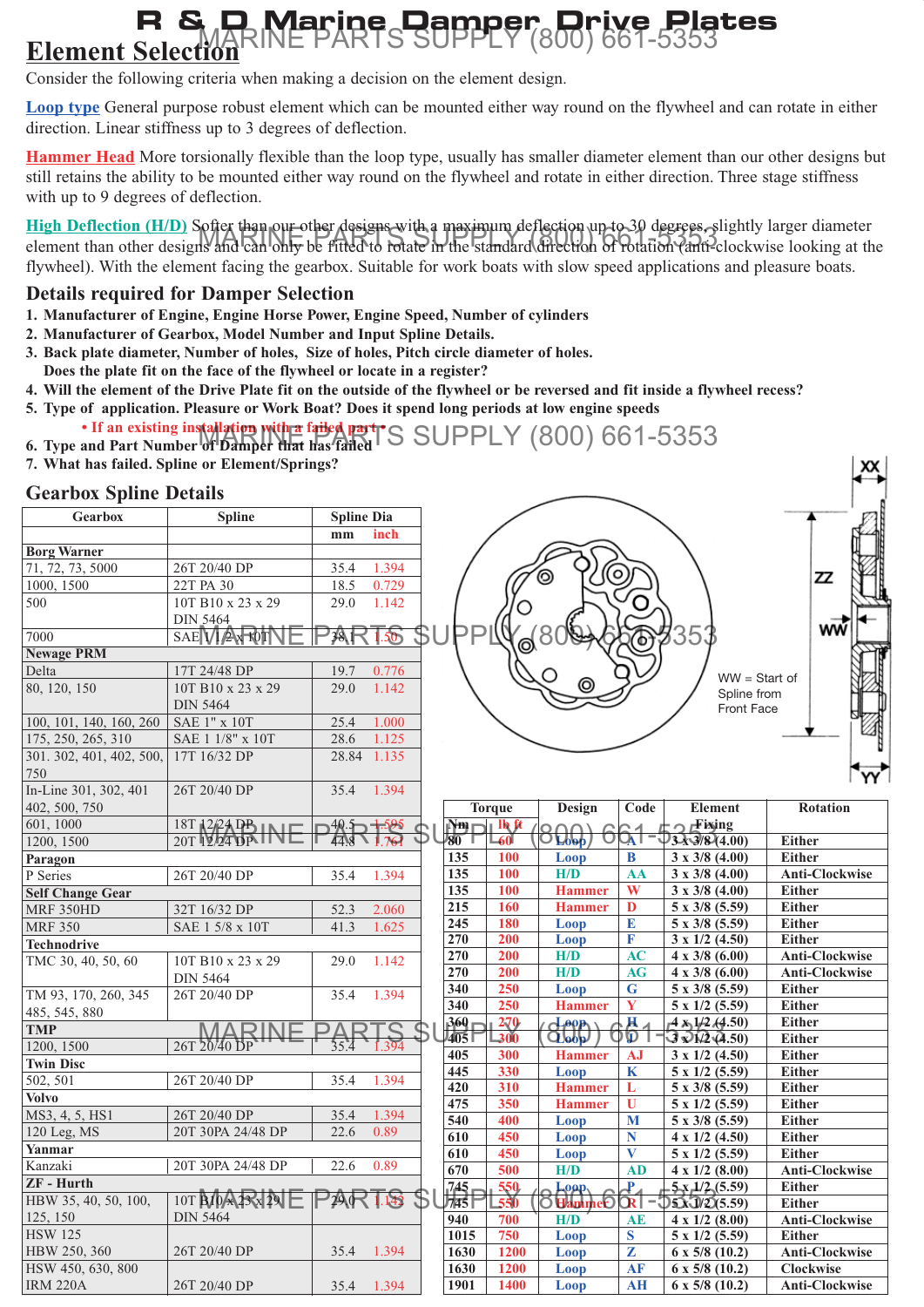# **Damper Selection Procedure**

**Example 1) Ford 150 HP at 2500 RPM 6 Cylinder** MARINE PARTS SUPPLY (800) 661-5353

- **2) Borg Warner Velvet Drive 72C Spline 26 teeth 20/40 DP 1.394 diameter**
- **3) Back Plate diameter 14.250, fixing holes 6 x 0.375 diameter on13.500 pcd spaced in 3 groupe of 2. No register**
- **4) Element fits on outside of flywheel**
- **5) Work Boat with a lot of slow speed work.**

**The R & D Damper comprises 3 main components, Spline plate, Element and Back plate, these 3 components are given a code which make up the finished part number.. The following procedure will lead you through the selection process.**

- **1. Select the correct power and style of element for the application . Use the manufacturers maximum torque figure for the engine or calculate from the known data of maximum horsepower rating at what rpm. Using the example installation above we get 315 lb ft or 427 Nm To calculate output Torque of engine Horse Power of Engine x 5250 = Torque lbft** MARRINE PARTS SUPPLY (800) 661-5353
- **Horse Power of Engine x 5250 = Torque lbft 150 x 5250 = 315 lb ft | Horse Power of Engine x 7123 = Torque Nm 150 x 7123 = 427 Nm Engine Speed 2500 Engine Speed 2500**

**From the Element selection chart we see the most suitable element has a code of AD and a fixing of 4 x 1/2 (8.00)**

- **2. Select the correct Spline Plate to suit the Gearbox Input Shaft**
	- **Using the example, go to the Gearbox Details to find the Borg Warner 72 has a 26 Tooth 20/40 DP input spline. In the Selection Chart below look down the Element Fixing column find 4 x 1/2 (8.00) looking across find the 26T 20/40 DP input spline, in the next column is the correct code of 48 for the spline plate. The furthest column to the right gives the list number of the Back Plates available for this Element fixing, in this case List 7**

**3. Select the correct Back Plate to suit the Flywheel**

Using the example, go to Back Plate List 7 on page 4. Looking down the list find the matching bolt pattern, in this case Back Plate 2 Using the example, go to Back Plate Plate 1981 page 4-Looking down the list this disc matching bolt pattern, in th<br>Damper Required for this example Spline Plate  $\sqrt{48}$ 

| <b>Spline</b>                  | <b>Spline</b>                 | <b>Element Code</b>   | Element   | <b>Damper Dimensions</b><br><b>Black mm</b><br><b>Red inches</b> |                         |              |              |              |                              |                            | <b>Back</b>                |                |
|--------------------------------|-------------------------------|-----------------------|-----------|------------------------------------------------------------------|-------------------------|--------------|--------------|--------------|------------------------------|----------------------------|----------------------------|----------------|
|                                | Plate<br>N <sub>0</sub>       | Group 1               | Group 2   | Fixing                                                           |                         | <b>WW</b>    | XX           |              | YY                           | Group 1                    | Group 2                    | Plate<br>List  |
|                                |                               | (ZZ1)                 | (ZZ2)     |                                                                  |                         |              |              |              |                              | ZZ1                        | ZZ <sub>2</sub>            |                |
| 22T PA 30                      | 1                             | A, B, W,              |           | $3 \times 3/8$                                                   | 0.0                     | 0.00         | 25.4         | 1.00         | 32.0<br>1.25                 | 127<br>5.00                |                            | L1             |
| 26T 20/40 DP                   | $\mathbf{2}$                  | AA                    |           | (4.00)                                                           | 2.3                     | 0.09         | 25.4         | 1.00         | 32.0<br>1.25                 | 127<br>5.00                |                            |                |
| 17T 24/48 DP                   | 12                            |                       |           |                                                                  | 0.0                     | 0.00         | 25.4         | 1.00         | 32.0<br>1.25                 | 5.00<br>127                |                            |                |
| 1" x 10 SAE                    | 13                            |                       |           |                                                                  | 0.0                     | 0.00         | 25.4         | 1.00         | 32.0<br>1.25                 | 127<br>5.00                |                            |                |
| 10T DIN 5464                   | 22                            |                       |           |                                                                  | 0.0                     | 0.00         | 25.4         | 1.00         | 1.25<br>32.0                 | 5.00<br>127                |                            |                |
| 20T 30PA 24/48 DP              | 66                            |                       |           |                                                                  | 0.0                     | 0.00         | 25.4         | 1.00         | 32.0<br>1.25                 | 5.00<br>127                |                            |                |
| 26T 20/40 DP                   | 42                            | AC                    | <b>AG</b> | $4 \times 3/8$                                                   | 5.0                     | 0.20         | 25.4         | 1.00         | 35.0<br>1.38                 | 7.13<br>182                | 214<br>8.43                | L2             |
| 10T DIN 5464                   | 43                            | <del>M</del> ARINE PA |           | (6.00)                                                           | $-0.0$                  | 0.00         | 25,4         | $1.00 \sim$  | $35.0 - A38$                 | $-182 - 733$               | 214<br>8.43                |                |
| 17T 24/48 DP                   | 44                            |                       |           |                                                                  | $\mathbf{\overline{w}}$ | 0.00         | 25.4         | $100\degree$ | 35.0<br>$\overline{1}38$     | <b>J182 J7J3</b>           | 214<br>8.43                |                |
| 17T 16/32 DP                   | 46                            |                       |           |                                                                  | 1.8                     | 0.07         | 25.4         | 1.00         | 35.0<br>1.38                 | 182<br>7.13                | 214<br>8.43                |                |
| 1" x 10 SAE                    | 45                            |                       |           |                                                                  | 2.3                     | 0.09         | 25.4         | 1.00         | 35.0<br>1.38                 | 182<br>7.13                | 214<br>8.43                |                |
| 20T 30PA 24/48 DP              | 65                            |                       |           |                                                                  | 0.0                     | 0.00         | 25.4         | 1.00         | 35.0<br>1.38                 | 182<br>7.13                | 214<br>8.43                |                |
| 26T 20/40 DP                   | 3                             | D, L,                 | E, G, M   | $5 \times 3/8$                                                   | 5.0                     | 0.20         | 25.4         | 1.00         | 35.0<br>1.38                 | 175<br>6.90                | 8.13<br>207                | L <sub>3</sub> |
| 26T 20/40 DP                   | 5                             |                       |           | (5.593)                                                          | 5.0                     | 0.20         | 25.4         | 1.00         | 35.0<br>1.38                 | 175<br>6.90                | 207<br>8.13                |                |
| 1" x 10 SAE                    | 14                            |                       |           |                                                                  | 2.3                     | 0.09         | 25.4         | 1.00         | 35.0<br>1.38                 | 175<br>6.90                | 207<br>8.13                |                |
| 1 1/8" x 10 SAE                | 16                            |                       |           |                                                                  | 2.3                     | 0.09         | 25.4         | 1.00         | 35.0<br>1.38                 | 175<br>6.90                | 207<br>8.13                |                |
| 17T 16/32 DP                   | 18                            |                       |           |                                                                  | 1.8                     | 0.07         | 25.4         | 1.00         | 35.0<br>1.38                 | 175<br>6.90                | 207<br>8.13<br>8.13        |                |
| 10T DIN 5464                   | 23                            |                       |           |                                                                  | 0.0                     | 0.00         | 25.4         | 1.00         | 35.0<br>1.38                 | 175<br>6.90                | 207                        |                |
| 17T 24/48 DP<br>26T 20/40 DP   | 32<br>$\overline{\mathbf{4}}$ | $Y, U, R$ ,           | K, V, P   | $5 \times 1/2$                                                   | 0.0<br>5.0              | 0.00<br>0.20 | 25.4<br>28.7 | 1.00<br>1.13 | 35.0<br>1.38<br>35.0<br>1.38 | 175<br>6.90<br>182<br>7.13 | 207<br>8.13<br>8.13<br>207 | L <sub>3</sub> |
| 26T 20/40 DP Long              | 9                             |                       |           | (5.593)                                                          | 0.0                     | 0.00         | 28.7         | 1.13         | 43.0<br>1.69                 | 182<br>7.13                | 8.13<br>207                |                |
| 18T 12/24 DP                   | 21                            |                       |           |                                                                  | 0.0                     | 0.00         | 28.7         | 1.13         | 38.1<br>1.50                 | 7.13<br>182                | 8.13<br>207                |                |
| 17T 16/32 DP                   | 31                            |                       |           |                                                                  | $\mathbb{C}^3$          | 0.07         | 28/7         | 1.13         | 35.0<br>438                  | 18257.23                   | 207<br>8.13                |                |
| 32T 16/32 DP                   | 26                            | MARINE PARTS          |           |                                                                  | $\pi'$ 0                | 0.00         | 44.2         | 1.74         | 57.2                         |                            | 8.13<br>207                |                |
| $15/8"$ x 10                   | 27                            |                       |           |                                                                  | 0.0                     | 0.00         | 31.8         | 1.25         | 38.1<br>1.50                 |                            | 207<br>8.13                |                |
| $11/2"$ x 10                   | 11                            |                       |           |                                                                  | 0.0                     | 0.00         | 28.7         | 1.13         | 38.0<br>1.38                 | 182<br>7.13                | 207<br>8.13                |                |
| <b>PR 1500</b>                 | 54                            |                       |           |                                                                  | 0.0                     | 0.00         | 65.8         | 2.59         | 79.3<br>3.12                 |                            | 8.13<br>207                |                |
| 26T 20/40 DP                   | $\overline{4}$                | S                     |           | $5 \times 1/2$                                                   | 5.0                     | 0.20         | 28.7         | 1.13         | 35.0<br>1.38                 | 207<br>8.13                |                            | L4             |
| 26T 20/40 DP Long              | 9                             |                       |           | (5.593)                                                          | 0.0                     | 0.00         | 28.7         | 1.13         | 43.9<br>1.69                 | 8.13<br>207                |                            |                |
| 18T 12/24 DP                   | 21                            |                       |           |                                                                  | 0.0                     | 0.00         | 31.8         | 1.25         | 38.1<br>1.50                 | 207<br>8.13                |                            |                |
| 32T 16/32 DP                   | 26                            |                       |           |                                                                  | 0.0                     | 0.00         | 44.2         | 1.74         | 2.25<br>57.2                 | 207<br>8.13                |                            |                |
| $15/8"$ x 10                   | 27                            |                       |           |                                                                  | 0.0                     | 0.00         | 31.8         | 1.25         | 38.1<br>1.50                 | 8.13<br>207                |                            |                |
| $11/2"$ x 10                   | 11                            |                       |           |                                                                  | 0.0                     | 0.00         | 31.8         | 1.25         | 38.1<br>1.50                 | 8.13<br>207                |                            |                |
| PR 1500                        | 54                            |                       |           |                                                                  | 0.0                     | 0.00         | 65.8         | 2.59         | 79.3<br>3.12                 | 207<br>8.13                |                            |                |
| 26T 20/40 DP                   | 6                             | H, N                  |           | $4 \times 1/2$                                                   | 5.0                     | 0.20         | 29.5         | 1.16         | 1.41<br>36.0                 | 7.19<br>183                |                            | L <sub>5</sub> |
| 26T 20/40 DP HT                | 8                             |                       |           | (4.50)                                                           | 5.0                     | 0.20         | 29.5         | 1.16         | 36.0<br>1.41                 | 183<br>7.19                |                            |                |
| $11/2"$ x 10                   | 10                            |                       |           |                                                                  | $\rightarrow 0$         | $^{0.00}$    | 29.5         | 1.16         | 36.0<br>$\bigcap A$          | $-183$<br>7.19             |                            |                |
| 1 1/8" x 10 SAE                | 17                            | MARINE PART           |           |                                                                  | $\sum_{i=1}^{n}$        | 0.09         | 29.5         | 1.16         | $36.0$ $\bigcirc$ $\bigcirc$ | 183 719                    |                            |                |
| 17T 16/32 DP                   | 19                            |                       |           |                                                                  | 1.8                     | 0.07         | 29.5         | 1.16         | 36.0<br>1.41                 | 183<br>7.19                |                            |                |
| $15/8"$ x 10                   | 28                            |                       |           |                                                                  | 0.0                     | 0.00         | 29.5         | 1.16         | 38.1<br>1.50                 | 183<br>7.19                |                            |                |
| 26T 20/40 DP                   | $\overline{7}$                | F, J, AJ              |           | $3 \times 1/2$                                                   | 8.1                     | 0.32         | 29.5         | 1.16         | 36.0<br>1.41                 | 158<br>6.19                |                            | L6             |
| 1" x 10 SAE                    | 15                            |                       |           | (4.50)                                                           | 2.3                     | 0.09         | 29.5         | 1.16         | 36.0<br>1.41                 | 158<br>6.19                |                            |                |
| 17T 16/32 DP                   | 20                            |                       |           |                                                                  | 1.8                     | 0.07         | 29.5         | 1.16         | 36.0<br>1.41                 | 158<br>6.19                |                            |                |
| 17T 24/48 DP                   | 41                            |                       |           |                                                                  | 1.8                     | 0.07         | 29.5         | 1.16         | 36.0<br>1.41                 | 158<br>6.19                |                            |                |
| 26T 20/40 DP                   | 48                            | <b>AD</b>             |           | $4 \times 1/2$                                                   | 6.0                     | 0.24         | 29.0         | 1.14         | 36.0<br>1.41                 | 235<br>9.25                |                            | L7             |
| 17T 16/32 DP                   | 49                            |                       |           | (8.00)                                                           | 1.8                     | 0.07         | 29.0         | 1.14         | 36.0<br>1.41                 | 235<br>9.25                |                            |                |
| 26T 20/40 DP                   | 57                            |                       |           |                                                                  | 0.0                     | 0.00         | 29.0         | 1.14         | 36.0 1.41                    | 235 9.25                   |                            |                |
| 32T 16/32 DP                   | 40                            | Z, AF                 |           | $6 \times 5/8$                                                   | 0.0                     | 0.00         | 44.2         | 1.74         | 57.2 2.25                    | 330 13.00                  |                            | L8             |
| <b>PR 1500</b>                 | 55                            | MARI                  | NE.       | (8.00)                                                           | $\mathbf{0.0}$          | 0.00         | 68.6         | 2,70         | $79.3$ , $3.12$              | $330 - 3.00$               |                            |                |
| 26T 20/40 DP                   | 56                            |                       |           |                                                                  | ЪC                      | 0.00         | 44.2         | 174          | 31.6203                      | $7330 - 3.00$              |                            |                |
| 32T 16/32 DP<br><b>PR 1500</b> | 40<br>55                      | AH                    |           | $6 \times 5/8$<br>(8.00)                                         | 0.0<br>0.0              | 0.00<br>0.00 | 47.3<br>71.9 | 1.86<br>2.83 | 2.25<br>57.2<br>79.3<br>3.12 | 330 13.00                  |                            | L8             |
| 26T 20/40 DP                   | 56                            |                       |           |                                                                  | 0.0                     | 0.00         | 47.3         | 1.86         | 51.6<br>2.03                 | 330 13.00<br>330 13.00     |                            |                |
| 26T 20/40 DP                   | 50                            | AE                    |           | $4 \times 1/2$                                                   | 0.0                     | 0.00         | 31.8         | 1.25         | 39.0<br>1.53                 | 312 12.25                  |                            | L9             |
| 18T 12/24 DP                   | 51                            |                       |           | (10.25)                                                          | 0.0                     | 0.00         | 31.8         | 1.25         | 39.0<br>1.53                 | 312 12.25                  |                            |                |
| 17T 16/32 DP                   | 52                            |                       |           |                                                                  | 0.0                     | 0.00         | 31.8         | 1.25         | 39.0<br>1.53                 | 312 12.25                  |                            |                |
|                                |                               |                       |           |                                                                  |                         |              |              |              |                              |                            |                            |                |